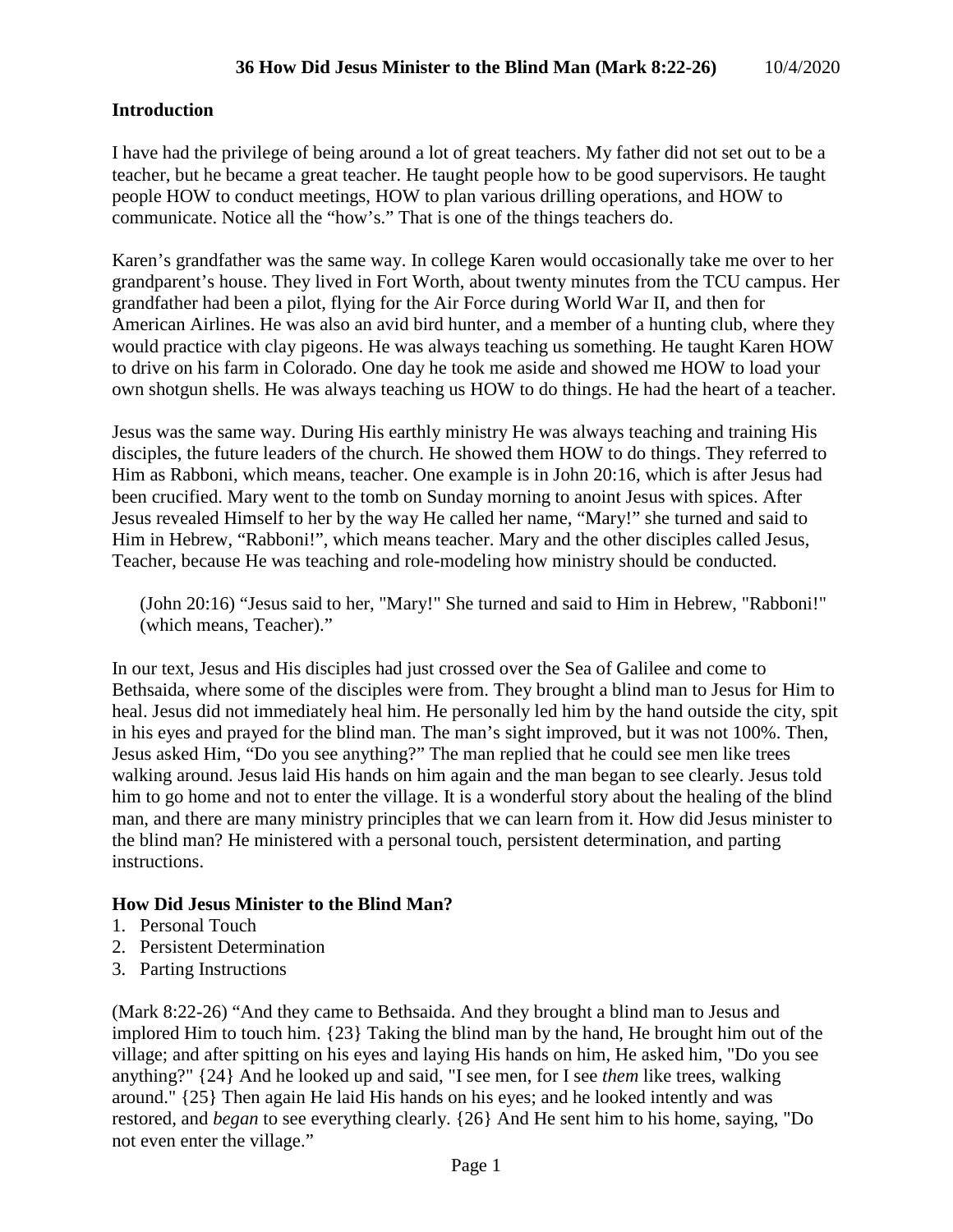# **1. Personal Touch**

The disciples came to Bethsaida. They had crossed over the Sea of Galilee from Dalmanutha (or Magadan) to Bethsaida. While in Dalmanutha the Pharisees had come to him, arguing and demanding a sign. Jesus told them that no sign would be given to them. Jesus had been performing lots of signs and they had personally observed many of them. They were simply trying to tempt Jesus. Then, Jesus and His disciples left and they got into their boat to cross over to Bethsaida. In the boat Jesus warned them to beware of the leaven of the Pharisees and the leaven of Herod. The disciples were in a different room and they were discussing the fact that they had not brought but one loaf of bread. Jesus asked them a series of questions, and He wanted them to understand that He is the Bread of Life and that He could provide for them. He did it for the five thousand, and He did it for the four thousand. But, the disciples had not fully grasped that lesson. Jesus and the disciples have now crossed over and are in Bethsaida.

(Mark 8:22) "And they came to Bethsaida. And they brought a blind man to Jesus and implored Him to touch him."

In John 1:44 we find that Philip, Andrew, and Peter were from Bethsaida, so this is home to a number of Jesus' disciples. Peter and Andrew were fishermen, and this is a fishing village. The name, Bethsaida, means house of hunting, but it has been called the town of fishing. It is important to note that Peter, Andrew, and Philip were from Bethsaida, because they personally brought the blind man to Jesus, and implored Him to touch him. This man had been blind for some time and this is a small fishing village, so the disciples knew this man. The disciples are personally involved. This is someone they know, and they have brought him to Jesus.

(John 1:44-45) "Now Philip was from Bethsaida, of the city of Andrew and Peter. {45} Philip found Nathanael and said to him, "We have found Him of whom Moses in the Law and *also* the Prophets wrote—Jesus of Nazareth, the son of Joseph."

In our lives, who are the people that need healing? Are we bringing them before Jesus to be healed? Who are the people in our lives that do not know Christ? Are we bringing them before Jesus? As priests, we are all called to intercede. We bring a broken people before the Lord and a holy God to a broken people. We need to be interceding and bringing them before Jesus. We also need to do what the disciples have done and physically brought the blind man to Jesus.

They implored Jesus to touch him. The laying on of hands was a well-known practice to all of them. They had seen Jesus lay hands on lepers, deaf men, mute men, paralytics, and lots of other people. There is an impartation of power in the laying on of hands. The laying on of hands is used to confirm and to identify, but in this setting, the hands were to be used to impart healing. After they had brought him to Jesus, He did not immediately lay hands on him. But He did take the man by the hand and took him out of the village. There were lots of times that Jesus had the disciples pray for people. When they were baptizing people at the Jordan River, Jesus did not baptize any of them; He had His disciples baptize all the people. But, in this case, Jesus personally took the man by the hand and led him. Then, Jesus laid hands on him.

(Mark 8:23) "Taking the blind man by the hand, He brought him out of the village; and after spitting on his eyes and laying His hands on him, He asked him, "Do you see anything?"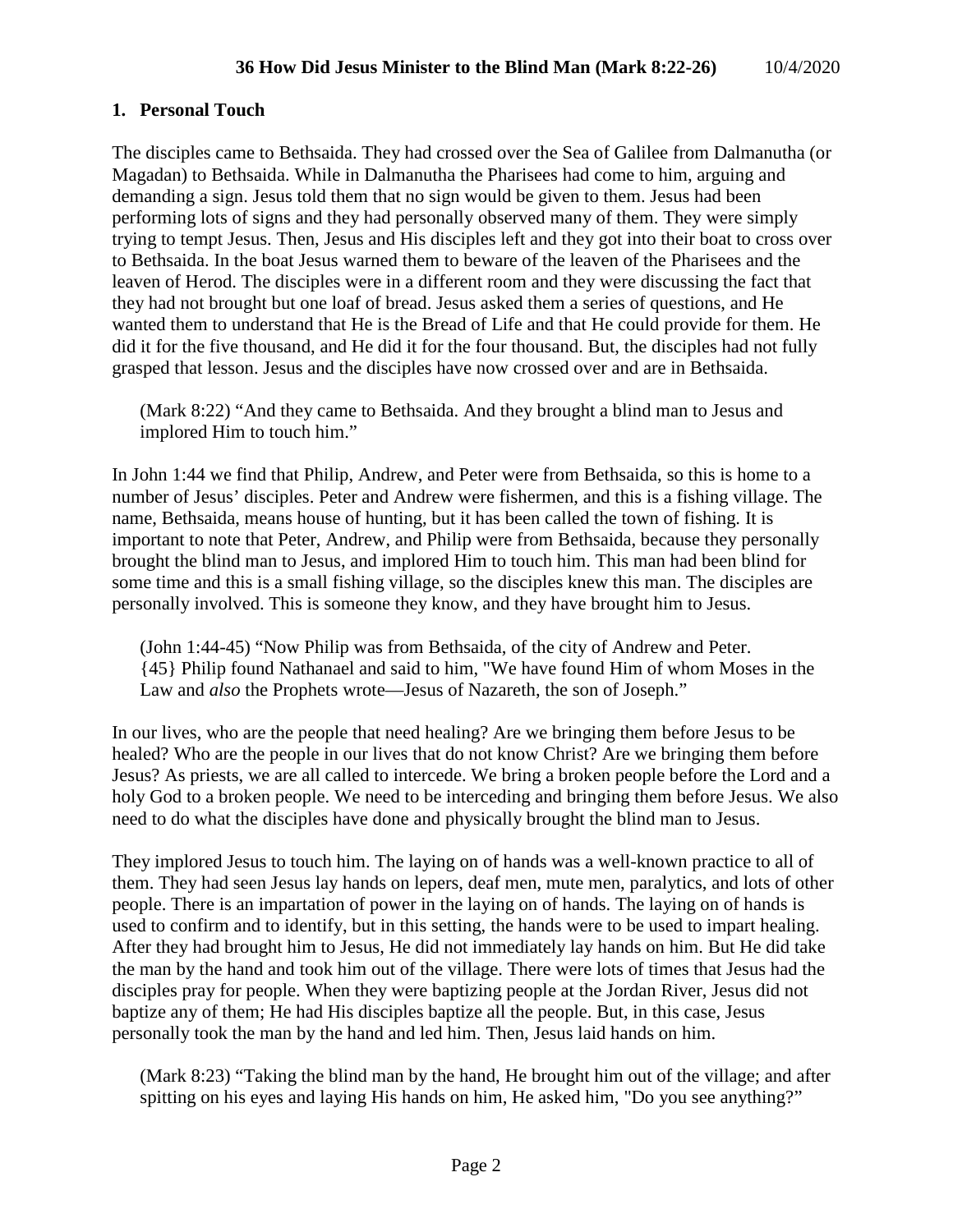Jesus brought him out of the village. Our text does not say why Jesus took him out, but there are several explanations. First, this is not Jesus' first trip to Bethsaida. We saw that He went there in Mark 6. In Luke 9:10-11, we find more details about that account and Jesus had spoken to them about the kingdom of God and cured those who had need of healing.

(Luke 9:10-11) "When the apostles returned, they gave an account to Him of all that they had done. Taking them with Him, He withdrew by Himself to a city called Bethsaida. {11} But the crowds were aware of this and followed Him; and welcoming them, He *began* speaking to them about the kingdom of God and curing those who had need of healing."

But, we see in Matthew 11:21 that Jesus said, "Woe to you, Bethsaida! For if the miracles had occurred in Tyre and Sidon which occurred in you, they would have repented long ago in sackcloth and ashes." Even though Jesus preached the gospel of the kingdom and did attesting signs and miracles, they did not repent and follow Jesus. It could be that Jesus had already performed many signs and they had rejected Him. Therefore, Jesus was not going to do any more public miracles there.

(Matt 11:21) "Woe to you, Chorazin! Woe to you, Bethsaida! For if the miracles had occurred in Tyre and Sidon which occurred in you, they would have repented long ago in sackcloth and ashes."

A second reason could be that He did not want to do this in the presence of mockers. When Jesus was with Jairus' daughter, He put out everyone but the parents and His disciples. The crowd of people were laughing at Jesus, which was not a very conducive environment.

(Mark 5:40) "They *began* laughing at Him. But putting them all out, He took along the child's father and mother and His own companions, and entered *the room* where the child was."

A third reason may have been that Jesus had just said to the Pharisees in Dalmanutha that there would be no more signs given to you. There could have been some Pharisees there in Bethsaida, and Jesus had just told the Pharisees that no sign would be given to them. So, Jesus may have been keeping that promise to them that no sign would be given. He was going to perform this healing away from the crowds and the religious leaders.

(Mark 8:12) "Sighing deeply in His spirit, He said, "Why does this generation seek for a sign? Truly I say to you, no sign will be given to this generation."

There were times that Jesus took people aside to minister to them. Sometimes, He ministered to the multitudes, and sometimes He ministered in a more private setting. When we minister to people, there are a variety of settings. If something is personal, like marriage counseling or a specific sin issue, a private setting is better. Most people don't want their dirty laundry hanging out for the world to see, so they would prefer one-on-one situations. In prophetic ministry, there are corporate words, and there are also private words. We need to use wisdom in all of our ministry situations.

Jesus was sensitive and careful about how He ministered to the blind man. He took him by the hand and led him. The blind man could not follow without someone guiding him, particularly outside of his normal routes in a city. This shows how considerate, thoughtful, mindful, and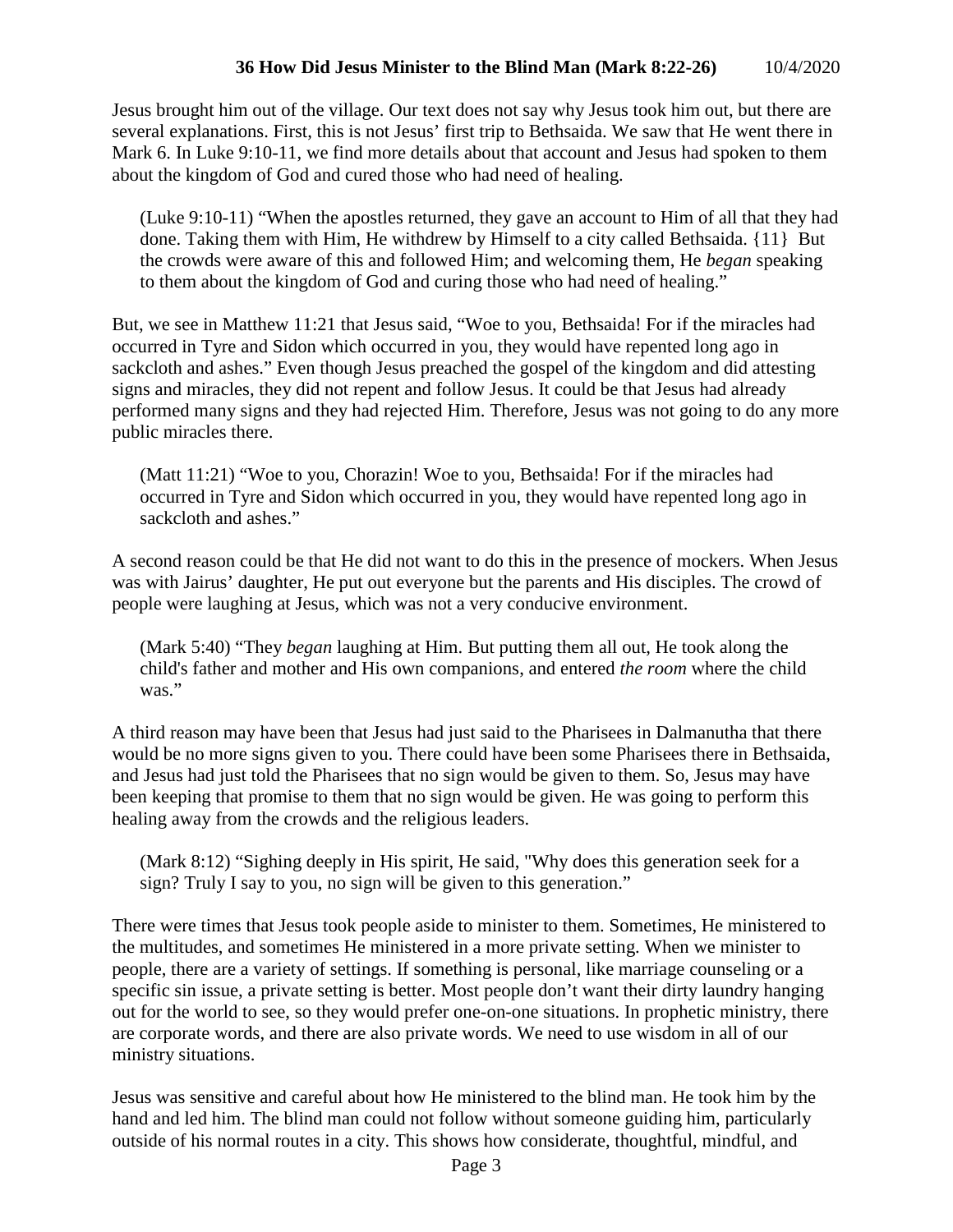tender that Jesus is. These are things that personal ministry allows you to do. In larger settings it is easy for people to become a number. Jesus fed the five thousand or the four thousand. This blind man is not a number; he is a friend of the disciples and this is personal ministry at its best.

We see a ministry model here. The disciples reached out to the people that they knew and brought them to Jesus. In this case it was a blind man. They personally got involved. Jesus was very personally involved, taking the blind man by the hand. We have to be willing to get involved in peoples' lives. We must be willing to reach out, take them by the hand, and bring them to Jesus. There are lots of lost people who are spiritually blind. The only way that they are going to find Jesus is if we take them by the hand and lead them. We have to get personally involved. The vast amount of people that are saved do not get saved at Billy Graham crusades. I greatly appreciate Billy Graham and the ministry he had, but that is not how most people get saved. Statistically, nearly 90% get saved through people like you and I getting personally involved with the people around us and bringing them to Jesus.

## **2. Persistent Determination**

Jesus ministered with persistent determination. He did not stop ministering to the blind man After spitting and laying His hands on the blind man, Jesus asked him, "Do you see anything?" The man looked up and said, "I see men, for I see them like trees, walking around." Something happened, as the blind man looked up. Blind people don't look; they may turn their heads but they don't look. Then the blind man said, "I see men, for I see them like trees, walking around." The blind man could see, but not clearly yet. Then, Jesus laid His hands on his eyes, and the man looked intently and was restored. He began to see everything clearly. So, more healing occurred the second time that Jesus laid hands on him and prayed. The man was now completely healed. Jesus was determined and He persisted until the man was healed. He did not stop until the man was completely healed. I think this whole event was for our behalf. Jesus had the power and authority to heal the man instantly. Instead, Jesus healed the man in stages. After the first ministry effort, Jesus asked if he could see anything at all. Jesus knew that the man did not see clearly yet.

(Mark 8:24-25) "And he looked up and said, "I see men, for I see *them* like trees, walking around." {25} Then again He laid His hands on his eyes; and he looked intently and was restored, and *began* to see everything clearly."

Before we pray for people, we need to inquire of the Lord what He wants to do in the situation. We should avoid making assumptions, and we should listen to what the Holy Spirit tells us to do. Jesus commanded us to go heal the sick. There is a sickness unto death, but that is an exception to the rule. I believe that God wants us to heal the sick. I believe He wants us to be full and empowered by the Holy Spirit. I believe He wants us full of faith. But, we should inquire of the Lord. Jesus said He only did what He saw the Father doing. Ask the Father what He wants to do. We are His servants, His representatives, who are to do His bidding here on earth.

(John 5:19-20) "Therefore Jesus answered and was saying to them, "Truly, truly, I say to you, the Son can do nothing of Himself, unless *it is* something He sees the Father doing; for whatever the Father does, these things the Son also does in like manner. {20} For the Father loves the Son, and shows Him all things that He Himself is doing; and *the Father* will show Him greater works than these, so that you will marvel."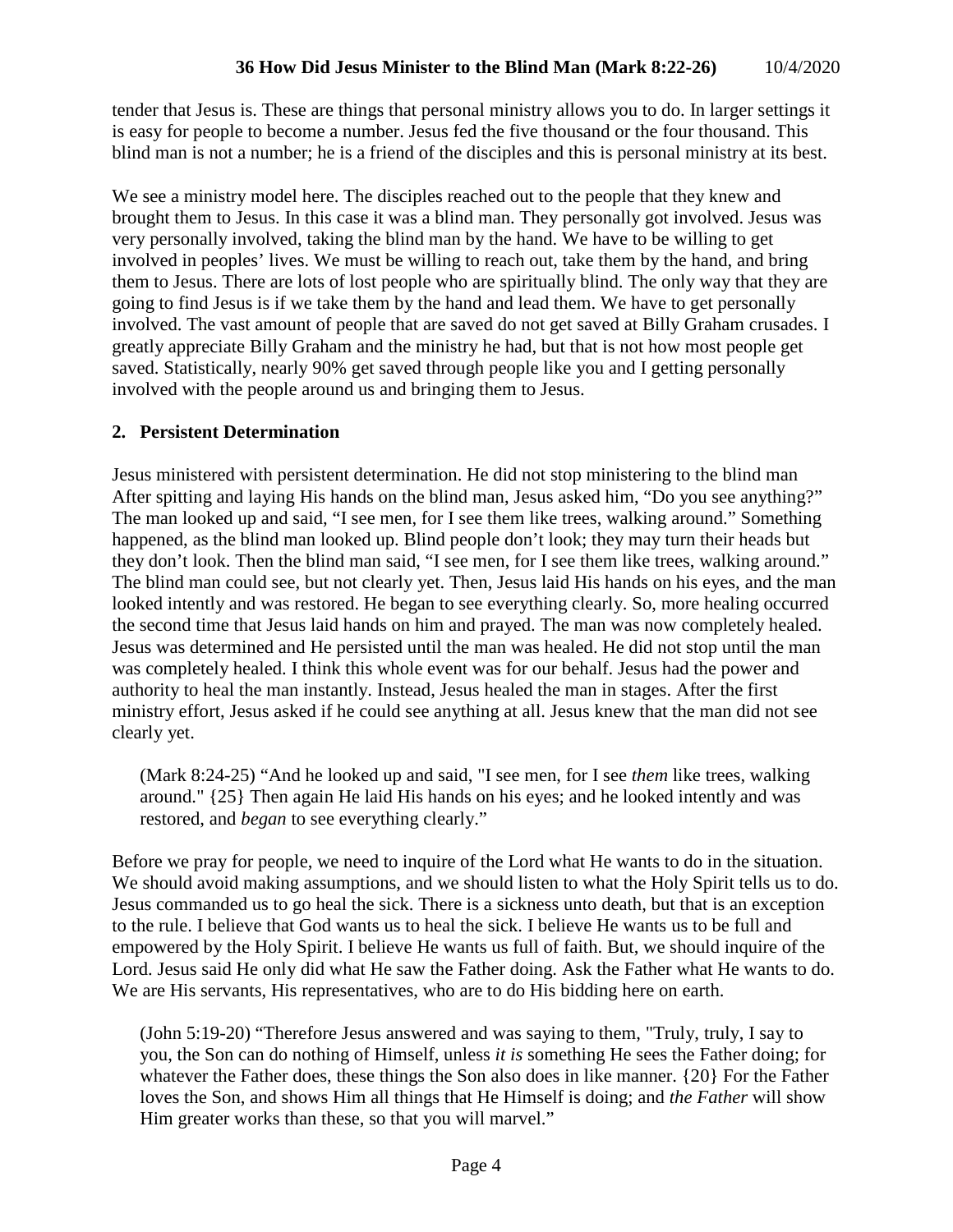There are times that we pray for people and nothing seems to have happened. We should not assume that it is not God's will. We should not assume that God does not want to heal the person. What did the Holy Spirit tell you or lead you to do? We need to persist and ask them if there is any change. We may need to lay hands on them and pray again. Then, we need to ask them if there is any change. The example that Jesus gave us is that we need to be persistent.

In 1 Kings 18:41-45, Elijah told Ahab that it was going to rain. He crouched down and began to pray. He sent his servant to look and there were no clouds. He kept praying. His servant said there were some tiny clouds. Elijah kept praying until it poured. He persisted. We need to persist until we see the rain coming. We need to persist until people see clearly.

We don't want to make the situation awkward for anyone, so at some point, we should pray God's blessings on the person, and encourage them. My exhortation to be persistent is to encourage us not to quite too soon, but to be more persistent. I confess that I have too often given up too soon. It is great when God heals instantly, and I have experienced that, but sometimes it will take two or more times before the person is restored. This is a great example for us to learn from.

I want to talk about Jesus' methodology for just a minute. Jesus spit on the man's eyes. A couple of scholars said one possibility is that his eyes had gummed together and the spittle was used to clean the eyelids so that they could open. Some scholars believe that the man's eyes had been blind a long time and perhaps they were dry. The spittle would moisten the eyes. We just don't know why Jesus spit on the eyes of the blind man. If you recall the healing of the deaf and mute man, Jesus spit on his tongue (Mark 7:33). There are those that think that the mute man's tongue was dry and needed the moisture. We don't know why Jesus spit on these two men. If you have the power to heal a man's eyes, open ears, and loose a tongue, you certainly have the power to heal the tear ducts that moisten the eyes.

I see something beautiful in this story today. There is a blend of the natural and the supernatural. In the natural realm, the disciples brought the blind man to Jesus. Jesus took him by the hand and led him. Jesus spit on his eyes, and this may have been used to clean the gummed up eyes. There is nothing supernatural about those actions. In the supernatural realm, Jesus healed the man's eyes. Only God can open the eyes of the blind. There is nothing natural about that. We have to do what we can in the natural and trust God to do the things that only He can do.

As I reflected on this, I thought of Smith Wigglesworth. He was an apostle and he once punched a man in the stomach, and the man was healed of his sickness. My caution is that you had better be 100% sure that the Lord has told you to spit or punch someone before you do that. Just because Jesus spit in a man's eyes or on a man's tongue does not mean that every time someone is blind or mute we should spit on them. We need to hear clearly from the Lord and be Spirit-led in our ministry. When God told me to heal Lee Griego, He told me exactly how He wanted me to pray, and I did exactly that.

(Mark 8:23) "Taking the blind man by the hand, He brought him out of the village; and after spitting on his eyes and laying His hands on him, He asked him, "Do you see anything?"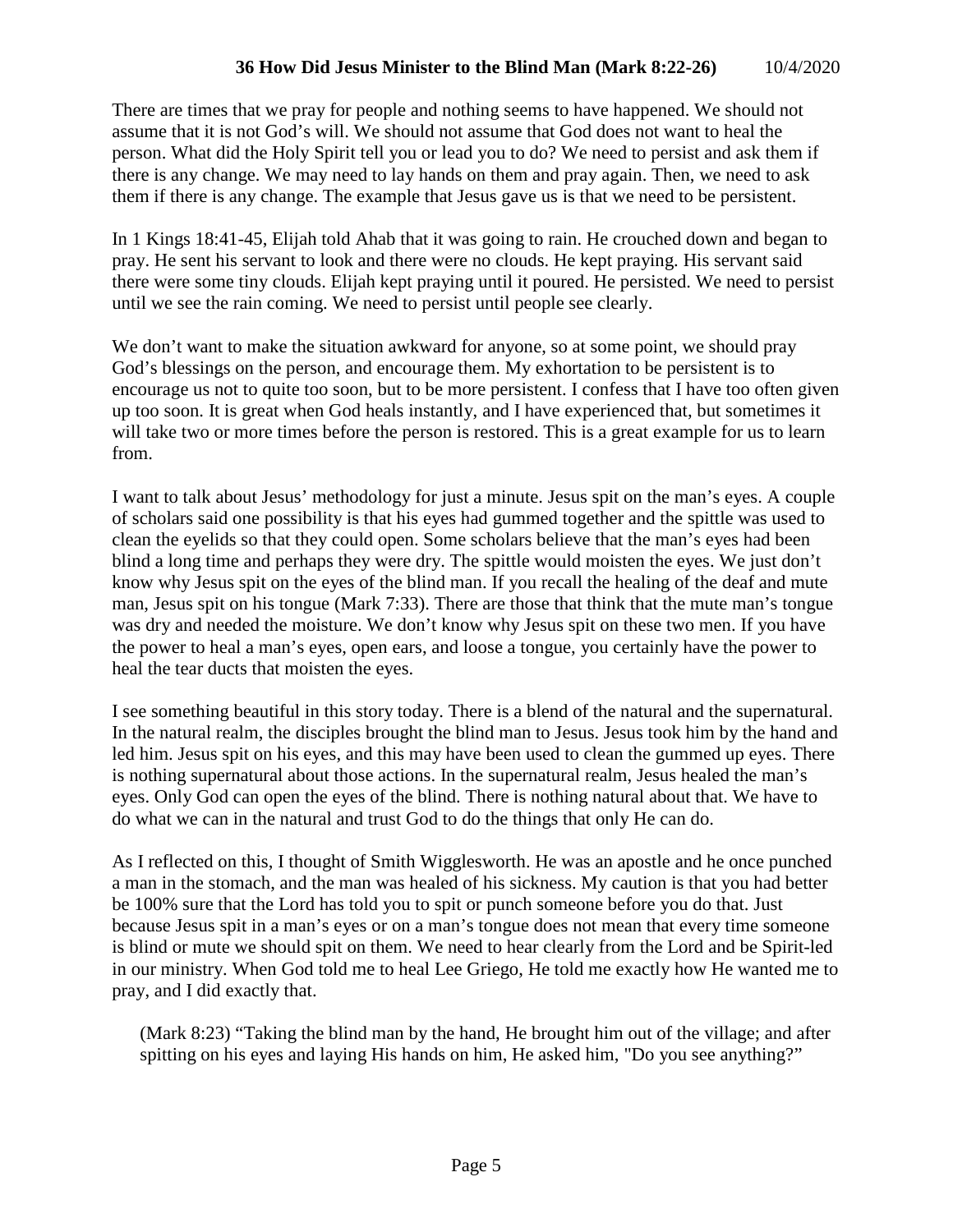# 3. **Parting Instructions**

Jesus was not done ministering to the man. After the man confessed that he could see everything clearly, Jesus gave him some parting instructions. He sent the man to his home, and told him not to even enter the village. The man's testimony would start at his home, not in the village. Our ministry should begin at home. It will spread to those outside, but it starts at home. I was once told by the Senior Pastor and also by one of the deacons that I needed to get a vasectomy. They both said that I had too many children. The Senior Pastor said that my large family was preventing me from ministering in the church. He was dead wrong. Our most important ministry is to our own family. Our ministry to our family comes before our ministry to other people.

(Mark 8:26) "And He sent him to his home, saying, "Do not even enter the village."

In Paul's instructions to Timothy and to Titus about the qualifications of elders, he said that if a man cannot manage his own household, how will he manage the household of God. We have to first be able to manage our own homes. Our homes are a proving ground for our ability to manage. It is not just a proving ground for management; it is the best place to grow and mature in our ability to lead, teach, and manage. Ministry is developed and confirmed through faithfully taking care of your responsibilities at home.

(1 Tim 3:2-5) "An overseer…{4} *He must be* one who manages his own household well, keeping his children under control with all dignity {5} (but if a man does not know how to manage his own household, how will he take care of the church of God?)."

Karen and I took our family camping in Cherokee, North Carolina one summer. We had a nice Coleman Sequoia pop-up camper that slept seven. So, we used a combination of a tent and our camper. We thoroughly enjoyed our family camping trips. I did a lot of the cooking on those trips to give Karen a break. We fished, hiked, and always managed to take in an amusement part like Six Flags Over Georgia, or Carowinds. While we were in Cherokee, there was a robin's nest in the tree over our campsite. It was towards the end of May and the mother and father robin were busy from sun-up to sun-down feeding their baby robins. When the mother flew to the nest with food in its mouth, the father bird would leave and search for food. When the father robin came back with food, the mother would leave. All day long those robins worked hard to feed their children. While I was watching them one morning, the Holy Spirit spoke something that changed my life. He said that if I will work hard at feeding my children like these robins, he will develop and mature my teaching gift. From that point on, I was very diligent with family devotions and teaching times. I studied and prepared every day so that I could spiritually feed my nest full of hungry children. I went through the entire New Testament with my children. I went through Proverbs and many other Old Testament books. I made outlines of passages, and wrote them in the margins of my Bible. And God did exactly what He said He would do. He grew and developed my teaching gift. Later on, when I was doing prison ministry, all those outlines in my Bible really helped me preach in season and out of season.

God will use our ministry to our wife and children to help us grow and mature as leaders. We should not try to bypass our ministry to our family in order to minister to the church body. There will be a time for that. Our priority needs to be with our family. This man had a powerful testimony to give to his family.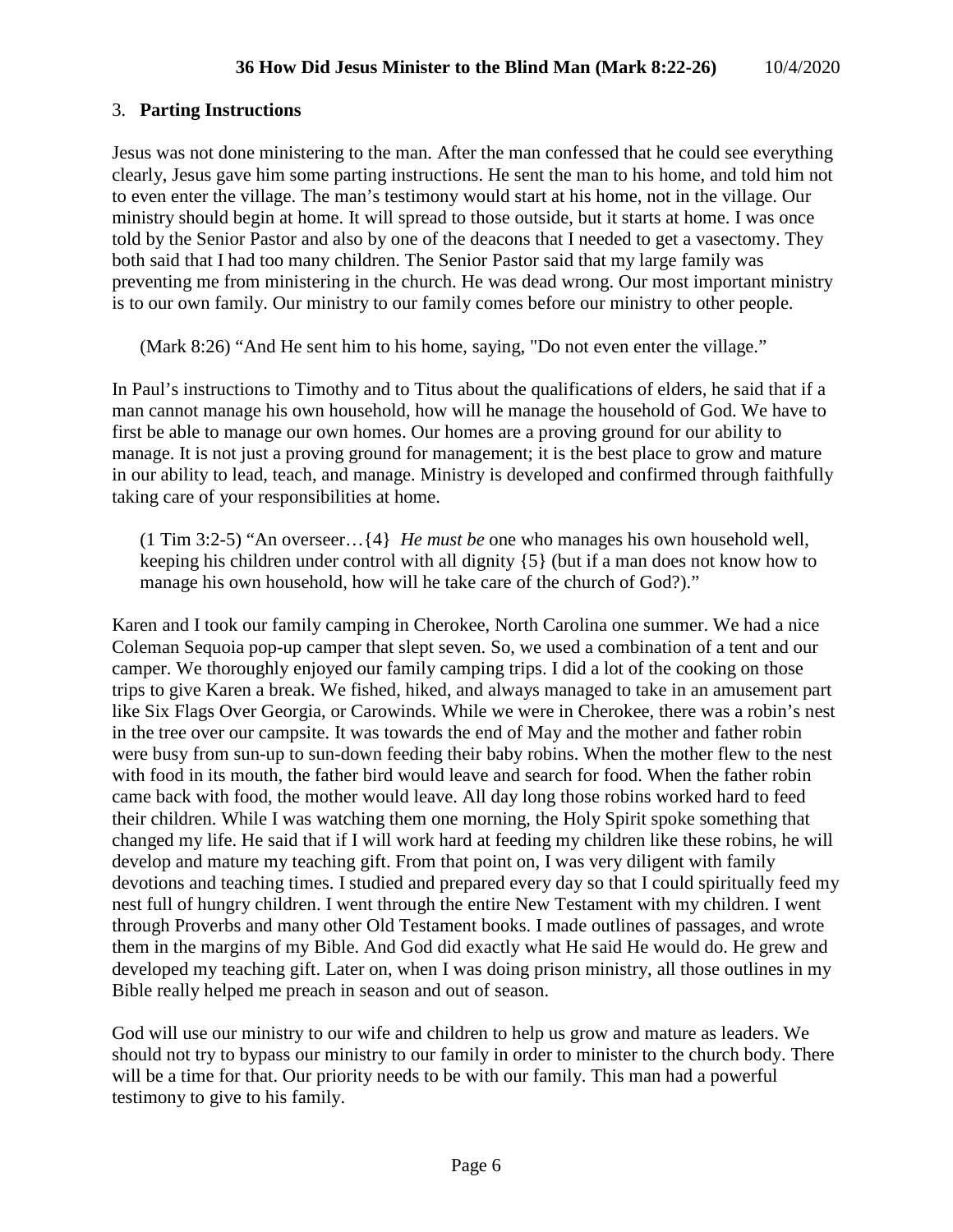In addition to ministering to his family, this formerly blind man was going to go through a process of learning what he is seeing. This is a new world in living color that he has not seen. He is going to put faces to names and voices. The best place for this man to start this new beginning is at home with his family.

# **Conclusion and Applications**

Before I wrap things up, I want to turn to Isaiah 42. The prophet wrote that the God who created the heavens and stretched them out, and who gives breath to the people on it would hold us by the hand and watch over us. He would appoint the Messiah as a covenant to the people and a light to the nations to open blind eyes, and to bring out prisoners from the dungeon, and those who dwell in darkness from the prison. The blind man today was in prison. He was walking around in darkness. Jesus took him by the hand and led him out of the village and then opened his blind eyes. Our passage today is a partial fulfilment of this prophecy in Isaiah 42. I believe God still wants us to lead people by the hand, set the prisoners free, and heal the blind.

(Is 42:5-7) "Thus says God the LORD, Who created the heavens and stretched them out, Who spread out the earth and its offspring, Who gives breath to the people on it And spirit to those who walk in it, {6} I am the LORD, I have called You in righteousness, I will also hold You by the hand and watch over You, And I will appoint You as a covenant to the people, As a light to the nations, {7} To open blind eyes, To bring out prisoners from the dungeon And those who dwell in darkness from the prison."

Notice why Jesus did this. He said, "I am the Lord, that is My name; I will not give My glory to another, nor My praise to graven images." When Jesus opened blind eyes, it was a proof that He is the Lord God. It was to bring glory to the Father. When we minister to others, it is to bring glory to God. It is to be a sign and wonder that reveals that Jesus is God. Healings are not to bring us glory; God is not going to give His glory to another. Our motive in ministry is be out of compassion and it is for the glory of God.

(Is 42:8) "I am the LORD, that is My name; I will not give My glory to another, Nor My praise to graven images."

In John 9, we have the story of the man who was born blind. After he testified that Jesus had healed him, he was put out of the temple. Jesus found him and told him that He is the Messiah. The formerly blind man said, "I believe," and he worshiped Jesus. The miraculous healing of the blind man revealed to this man that Jesus was the Messiah.

The Pharisees and religious leaders were upset that this man was healed and was testifying about Jesus. Then, Jesus said, "For judgment I came into the world, so that those who do not see may see, and that those who see may become blind." These Pharisees were blind. They saw and heard Jesus say all of this, and they asked, "We are not blind too, are we?" Jesus answered, "If you were blind, you would have no sin; but since you say, 'We see,' your sin remains." The Pharisees could physically see, but they were spiritually blind about their sinful condition. Jesus could heal the physically blind, and He can also heal us of our spiritual condition of blindness. He came into the world to save our sins and spiritual blindness.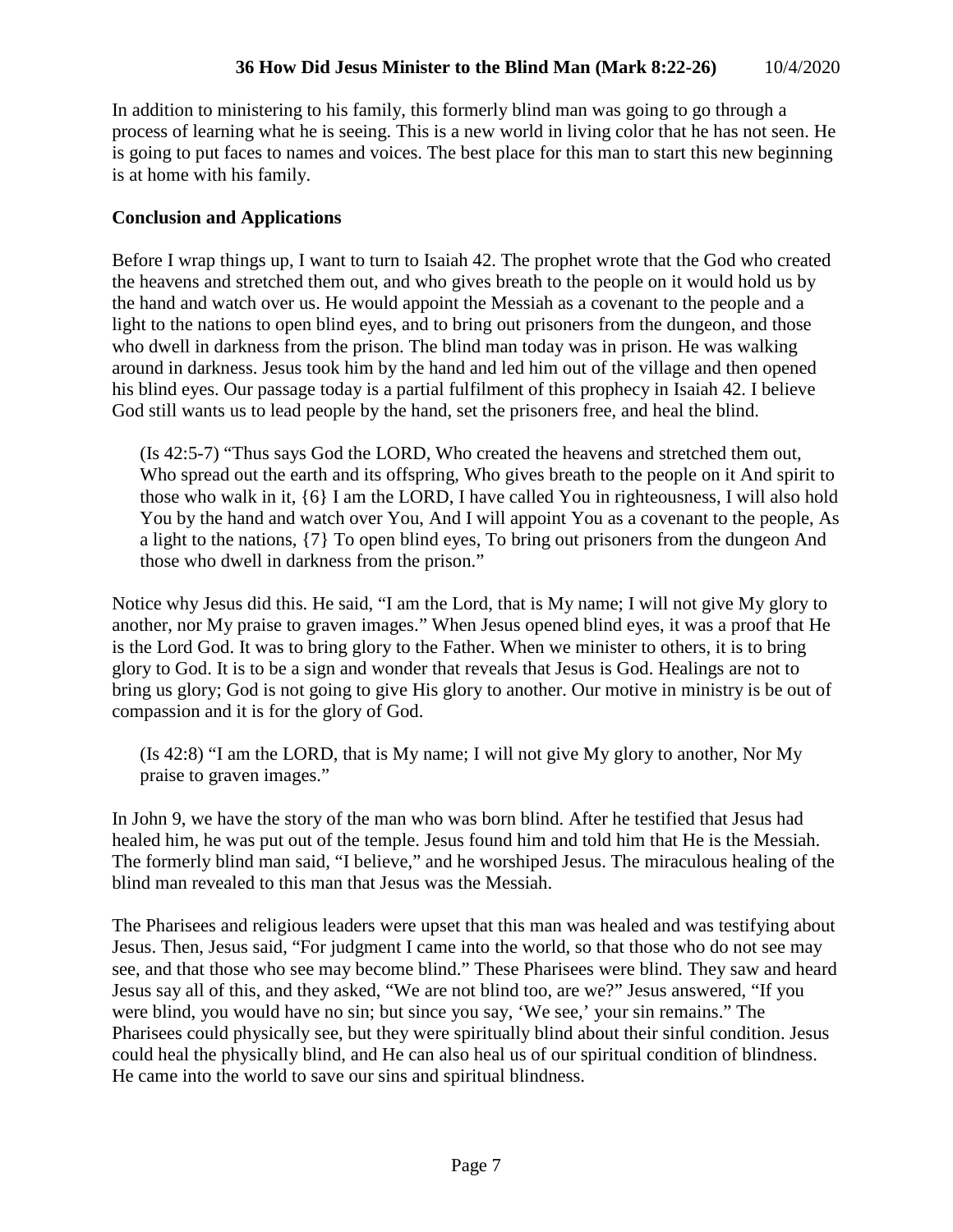## **36 How Did Jesus Minister to the Blind Man (Mark 8:22-26)** 10/4/2020

(John 9:39-41) "And Jesus said, "For judgment I came into this world, so that those who do not see may see, and that those who see may become blind." {40} Those of the Pharisees who were with Him heard these things and said to Him, "We are not blind too, are we?" {41} Jesus said to them, "If you were blind, you would have no sin; but since you say, 'We see,' your sin remains."

This morning, what has God been speaking to you about? Has He been encouraging you to reach out to your friends and neighbors that are walking in darkness? Is He asking you to get personally involved? Is He asking you to intercede for them and bring them before Jesus in prayer? I believe the disciples had this man in mind when they got to Bethsaida. They may have even gone there for the sake of this man. Are your friends and neighbors on your heart and mind? Is the Lord asking you to bring them to Jesus, who can open their eyes, physically or spiritually?

Is the Lord encouraging you to be persistent in your prayers for healing, salvation, and other things? I find this passage to be very encouraging to me about being persistently determined, not easily deterred from seeking healing or salvation for others.

If there is anyone here today or listening today that has not had a personal touch from the Lord, I want to encourage you this morning. You may believe in Jesus Christ, and may be living a good life, but you have never entered into a personal relationship with Christ. Jesus told Nicodemus that unless one is born again, he cannot SEE the kingdom of God. Jesus wants to open your eyes this morning so that you can see the kingdom of God. Jesus went on to tell Nicodemus that we have to be born again spiritually. Paul tells us in Romans 10:9-10 that we must believe that Jesus came, died for our sins, and was raised again, and we must confess Him as Lord. This morning, do you believe that Jesus is the Son of God? Do you believe that He came and died for our sins? Do you believe that the Father raised Him from the dead? If so, I want to encourage you to confess Jesus as your Lord. That is how we are born again and see the kingdom of God. We have to believe and receive. It is not by works. We will never be able to enter heaven by our good works. It is by believing that Jesus paid the price for our sins, and putting our trust in Him. If this is your desire, I invite you to pray with me.

"Jesus, I do believe that You came and died for my sins. I believe that You were raised from the dead. I want to see the kingdom of God and to be born again. I ask you to come into my life, and this morning I confess You as my Lord. I pray this in Jesus' name. Thank You Jesus for coming into my life and I thank You for my salvation. Amen.